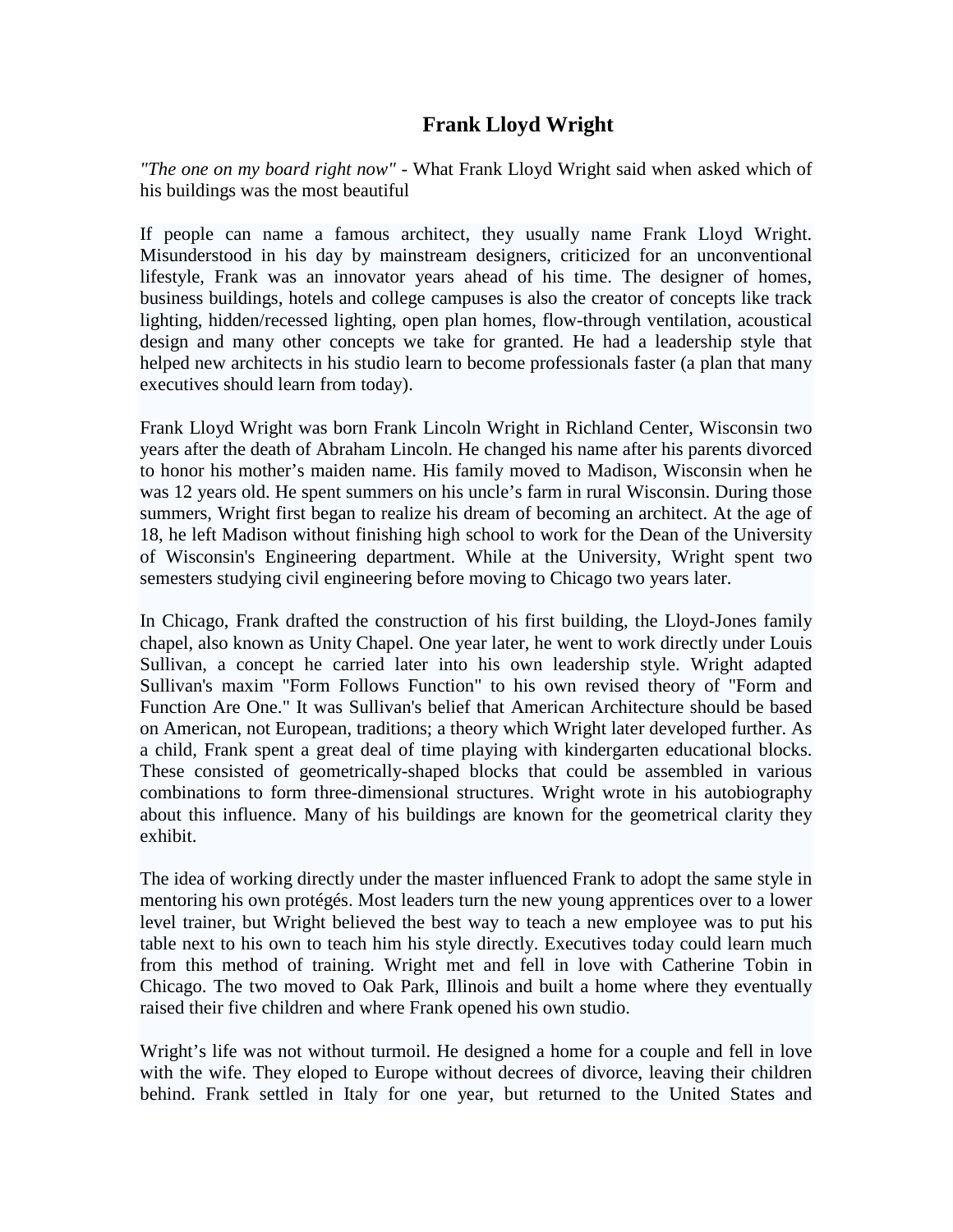purchased land in Spring Green, Wisconsin. He named the home "Taliesin." It contained his famous open plan prairie design style. When he was finally granted a divorce from Catherine he married Maude "Miriam" Noel. The marriage didn't last more than a year because of her addiction to Morphine. He met Olgivanna while still married to Miriam and they had a child together. He was finally granted a divorce from Miriam and after waiting a year married "Olga." During this time Taliesin burned twice, once because of a disgruntled worker and the other time due to faulty wiring. The third rebuild of the home was nicknamed Taliesin III. It later became a design studio fellowship where he trained young architects.

During the 1920's Wright designed many structures that made his mark on American design. He used organic style designs, water designs, stone fireplaces, low overhangs and entry ways. He felt that a home should welcome the owner, not overwhelm them when coming in the front door. He observed people's habits to design walkways. At one university, he didn't design the sidewalks until he saw where the students were traveling, then put the walkways where they had worn tracks on the grounds; an example of Function becoming Form. In the 1930's, with Frank's career moving along, he and Olga felt the Wisconsin winters were too cold for them. In 1937, Wright moved his family and fellowship to Phoenix, Arizona where he built Taliesin West and where he spent the last twenty years of his life.

At Taliesin West, because of the comfortable year-round climate, Wright was able to integrate the outdoors with his indoor spaces. He designed high sloping roofs, translucent ceilings, and large, open doors and windows that combined the home and the environment. Both Taliesin and Taliesin West were continuous living experiences for Wright as they constantly remained under construction. As his fellowship grew and the need for a larger facility became necessary, Wright continued to create additions and expansions on both homes.

Wright designed over 400 built structures of which about 300 survive [today.](http://en.wikipedia.org/wiki/As_of_2005) He influenced the design of the campus of Arizona State University in Tempe, Arizona outside of Phoenix. One of his projects, [Monona Terrace,](http://en.wikipedia.org/wiki/Monona_Terrace) originally designed in 1937 as municipal offices for Madison, Wisconsin, was completed in 1997, using a variation of Wright's final design for the exterior with the interior design altered by its new purpose as a convention center. A lesser known project that never came to fruition was Wright's plan for EmeraldBay, [Lake Tahoe.](http://en.wikipedia.org/wiki/Lake_Tahoe) Few Tahoe locals are even aware of the iconic American architect's plan for their natural treasure. Most recently a design he promoted in 1959 was begun in Ireland.

Ever attended a theater and used the lighting along the floor to find your way to your seat? Frank Lloyd Wright came up with this idea when he got frustrated with ushers shining lights in his face to help late-comers find their seats after the film had begun. When Thomas Edison, a friend, produced the incandescent light bulb, Wright thought it looked ugly and designed the concept of recessed and inset lighting. He designed acoustically friendly theaters and performing arts centers so audiences could hear better and performers weren't required to be as loud.